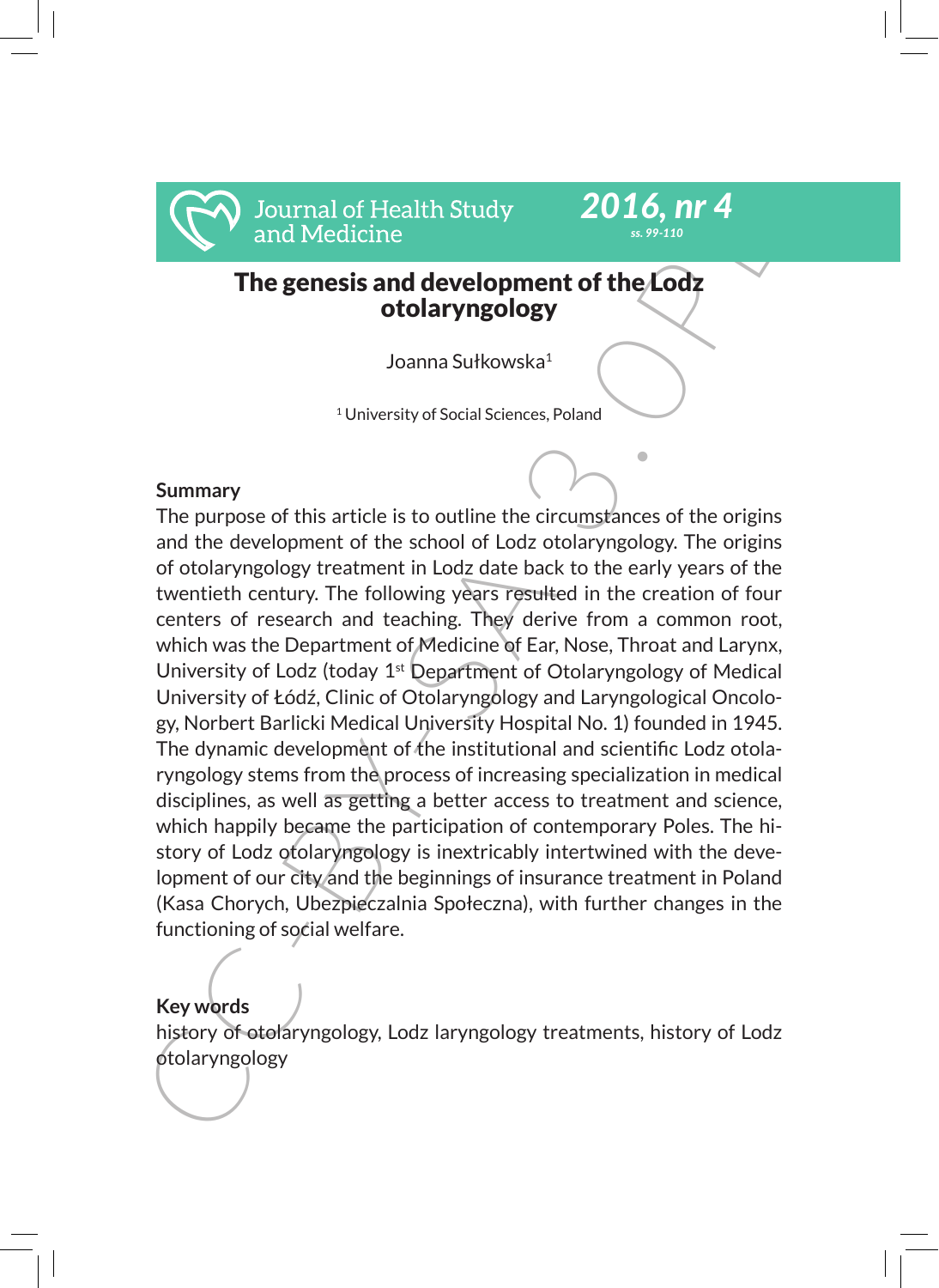*So, what brings profit to contemporary people monumental meditation on the past, dealing with the classicism of earlier times? It adds that the size of which existed once, in any case possible once was, and so once again it will be possible; boldly walks his way, because now doubt that it fell on weaker hours, if not demands can impossibility, she had to resign from the field.* – Friedrich Nietzsche [1]

#### **Introduction**

So, what prings propri contemporary people monutmental meatitation on<br>the past, dealing with the classicism of earlier times? It dads that the size of<br>which existed once, in any case possible once was, and so once orgain i Medicine is a science based on experience, is empirical, meaning that all hypotheses and theories that scientists set themselves, are verified. Huge is also the importance of practical medical disciplines. This begs the question of whether today's doctors with access to the latest discoveries in biology, genetics, biophysics, biochemistry, and genetic engineering, using medical robots as an aid in surgical procedures in the field of multi-specialty physician, like: cardiac surgery, neurosurgery, orthopedics, otorhinolaryngology need historical analysis [2]. It seems that today's physician does not need to know the history of their own discipline to be a good specialist, effectively diagnose and treat their patients. The contradiction to this thesis, however, is expressed by many scientists and practitioners in the field of medicine. Almost all the works of medics begin with a look at the past. The analysis of historical development and institution building is undoubtedly useful for the modern doctors, since it allows faster and better understanding of the problem [3]. Knowledge of the achievements of their field gives the possibility of setting new paths for explorative research. Today's medicine presents us with a number of very complex ethical issues [4]. It is hard to imagine today a discussion about equal access to medical services, the problems of birth control, abortion, in vitro methods supporting infertility treatment, or euthanasia without reference to the opinion of seniors who are a kind of oracle for our conduct [5]. For Władysław Kopaliński ethos is the guiding criteria, ideals, bothering a group of community" [6]. The authority of scientific ethos was formed, which consists of patterns of honest, competent and professional occupation [7]. Otorhinolaryngology (Greek ous - ear, rhinos - nose, larynx - voice box, logos – science), the word is a relatively young medical specialty dedicated to the diagnosis and treatment of diseases of the nose (rhinology), pharynx, larynx and ears (otology). In the mainstream of its interests is also phoniatrics whose domain are disorders of voice and speech and audiology focused on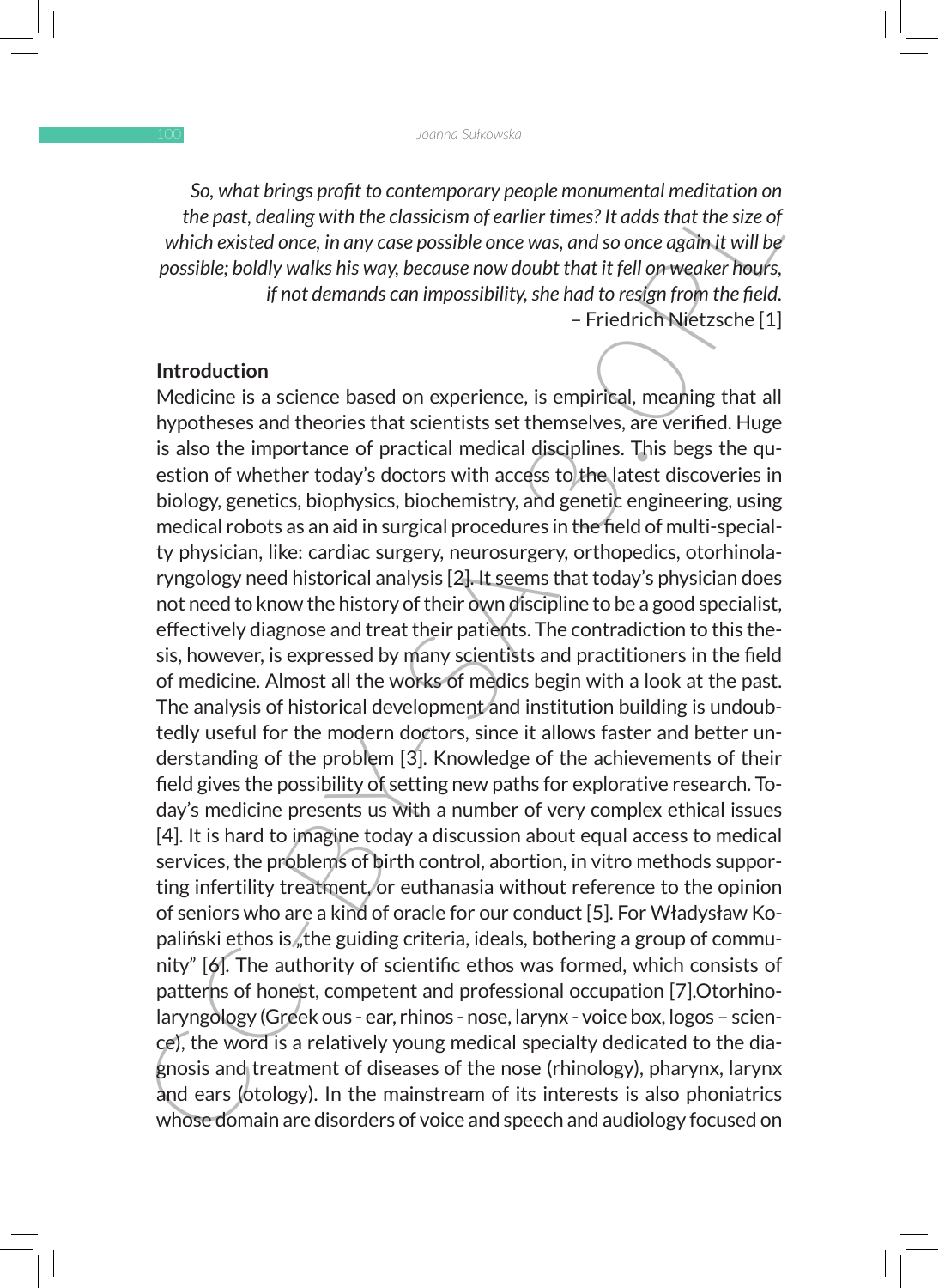pyis0logy or me sense or nearing annor enargy and renamination or<br>hering disorders, laryngological<br>oncology[8]. Also, the surgical treatment<br>in the specialty including surgery of ear, salivary glands, nose and paranay<br>sali physiology of the sense of hearing and the diagnosis and rehabilitation of hearing disorders, laryngologicaloncology[8]. Also, the surgical treatment in the specialty including surgery of ear, salivary glands, nose and paranasal sinuses, tongue, throat, larynx, and esophagus, reconstructive surgery, skull base surgery [9].Lodz academic otolaryngology has turned seventy. Its development resulted in the birth of four leading centers of research and academic teaching, which are derived from a common trunk, Department of Medicine Ear, Nose, Throat and Larynx of University of Lodz (today 1st Department of Otolaryngology Medical University, Clinic of Otolaryngology and Laryngological Oncology, Norbert Barlicki Medical University Hospital No.1) founded in 1945. In 1958 the Department of Otolaryngology, Military Medical Academy has been created (now 2nd Department of Otolaryngology, Medical University of Lodz, Department of Otolaryngology, Oncology, ENT, Audiology and Phoniatrics located in the University Clinical Hospital No 2. Military University Central Hospital) [10]. In 1970 the Institute of Pediatric ENT Department of Pediatrics, Medical University of Łódź (since 2002 Department of Otolaryngology, Audiology and Phoniatrics Institute of Medical University) was established. In 1987 a unit for children was created by the Department of Polish Mother's Memorial Hospital (since 1998 Otolaryngology ICZMP). Creators and medical staff of these centers were the staff and students of the Department of Ear, Nose, Throat and Larynx Lodz, then Medical Academy and the University of Lodz.Polish Society of Otolaryngology has been running for almost a hundred years. It was created in 1921. It was the ninth medical scientific society in Poland. The first one was created in 1820 as Polish Medical Association [11]. Since 1992, the full name of the association is the Polish Society of Otolaryngologists - Head and Neck Surgeons (PTORL). Academic achievements, research, transfer of knowledge and experience and uniting the ENT environment deserve immense respect and recognition [12]. Lodz branch operates dynamically as Otolaryngologists Society gathering most of ENT from the province for meetings, conferences and conventions concentrated on learning and disseminating the new diagnostic and therapeutic methods, improving their medical knowledge, which is a required procedure for every doctor.Polish otolaryngology for children began to grow up early, as early as 1895 with a foundation of the first 7-bed pediatric otorhinolaryngology department in Warsaw Children's Hospital [13]. Lodz otolaryngology for children represented by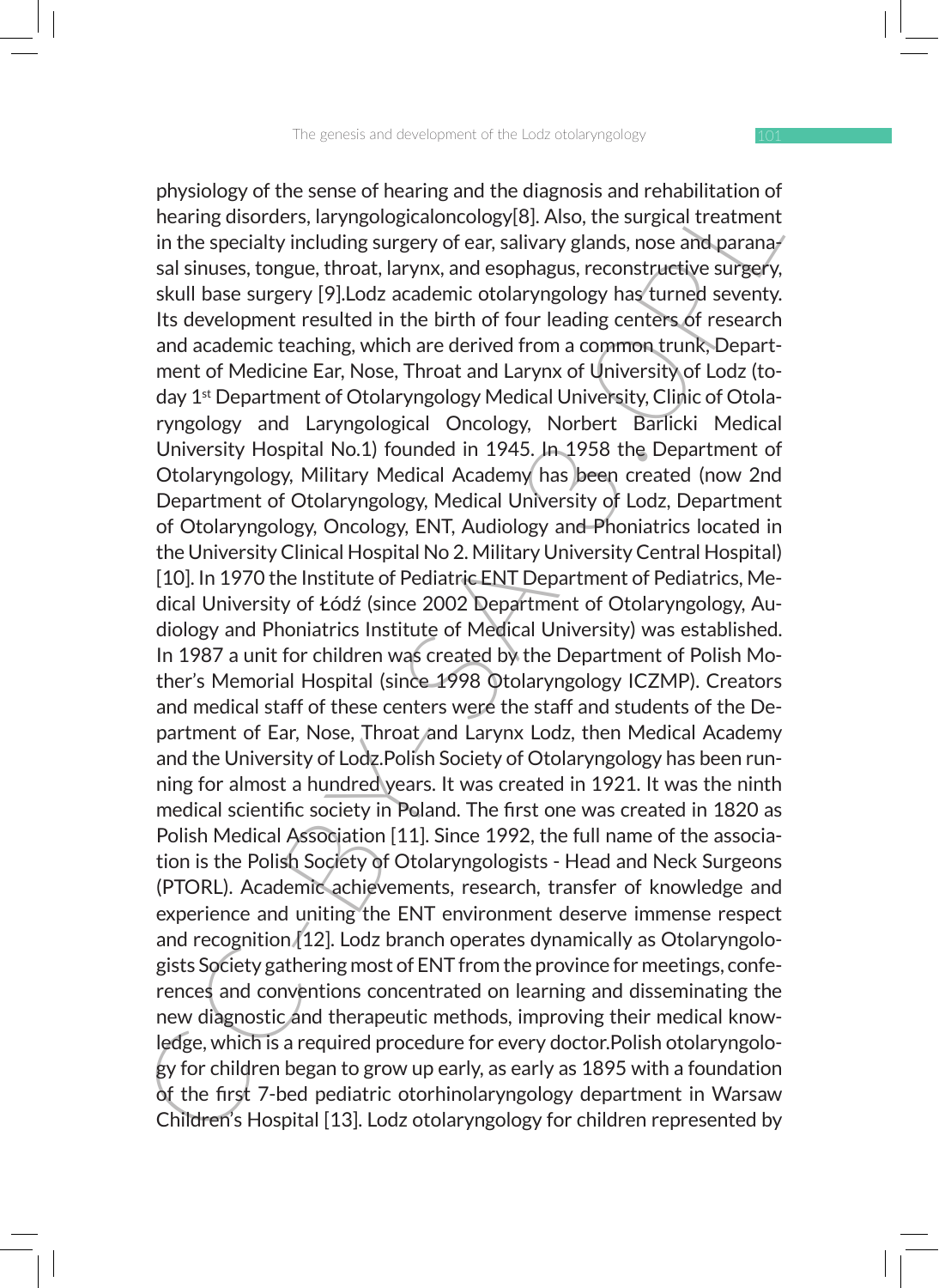me Unit of Otofarypaology, Auditology and Phomatrics of Medical Uni-<br>Medical Unit of Defective departments of Medical Consider of the subscribe of the subscribe of the subscripts of the constrained be and the party years o the Clinic of Otolaryngology, Audiology and Phoniatrics of Medical University, as well as municipal wards proudly maintains the traditions of care for children with upper respiratory tract and ears diseases [14].Birth of Lodz otolaryngology The origins of ENT treatment in Lodz date back to the early years of the twentieth century. According to the department address calendar "Residents of Lodz" in 1900 practiced 5 and in 1913 - 11 ENTs [15]. They exercised care of the sick mostly on an outpatient basis. One of them was Jerzy (Uri) Rosenblatt (b. 1872), the Vice-President of the City Council of Lodz, member of the State of the Polish Kingdom, one of the founders of the Lodz Jewish Charity Association, Society of Music and Literary, conducting from the 1899 study at Piotrkowska 35 [16]. Difficult conditions of ENT treatment were associated with the lack of staff of this specialty not only in Lodz, but in the whole Polish territory. In 1917, the territory of the Polish Kingdom was populated with 12 000 000 inhabitants and there were only 57 beds in otolaryngology (50 in Warsaw and only 7 in hospitals outside the capital).In Lodz in 1917 Poznanski's Hospital offered only 4 ENT and ophthalmology beds, and the Children's Hospital of Anna Maria (now Janusz Korczak, on Pilsudski 71 Street) had only 3 beds of that profile [17]. In 1906 the Ears and Throat Outpatient with subdivision of otorhinolaryngology in the aforementioned Anna Maria hospital was established. The first heads of the unit in 1913 were - Dr. Jan Pieniążek (1871-1943) and Dr. Bruno Czaplicki (1884-1964). In 1919, Dr. B. Czaplicki organized and for many years managed the 4th Otolaryngology Division of District Military Hospital (now Clinical Hospital WAM, Żeromskiego 113), a branch that was associated for many years, managed by Dr. Daniel David Helman (1875-1942), one of the few otiatric specialists in Poland. He announced in Polish and German the pioneering work in this field of medicine: "Some remarks about the role of the organism in crude green in inflammation of primary external auditory meatus and the case of subacute mastoiditis cured by Bierła". In the interwar period they created new branches of otolaryngology. In 1925, at the Leonia and Izrael Poznanski Hospital Foundation the "Jewish" Department of Surgery with the subdivision of ofotorhinolaryngology was established. The head physician was Dr. Dawid Rabinovich (1870-1942) [18]. He collaborated earlier with laryngologist - Dr. Ludwik Przedborski (1857 - 1911), one of the initiators of the construction of a hospital for the mentally ill, the chairman of the Section of Education Department of Lodz, Warsaw Society of Hygiene, vice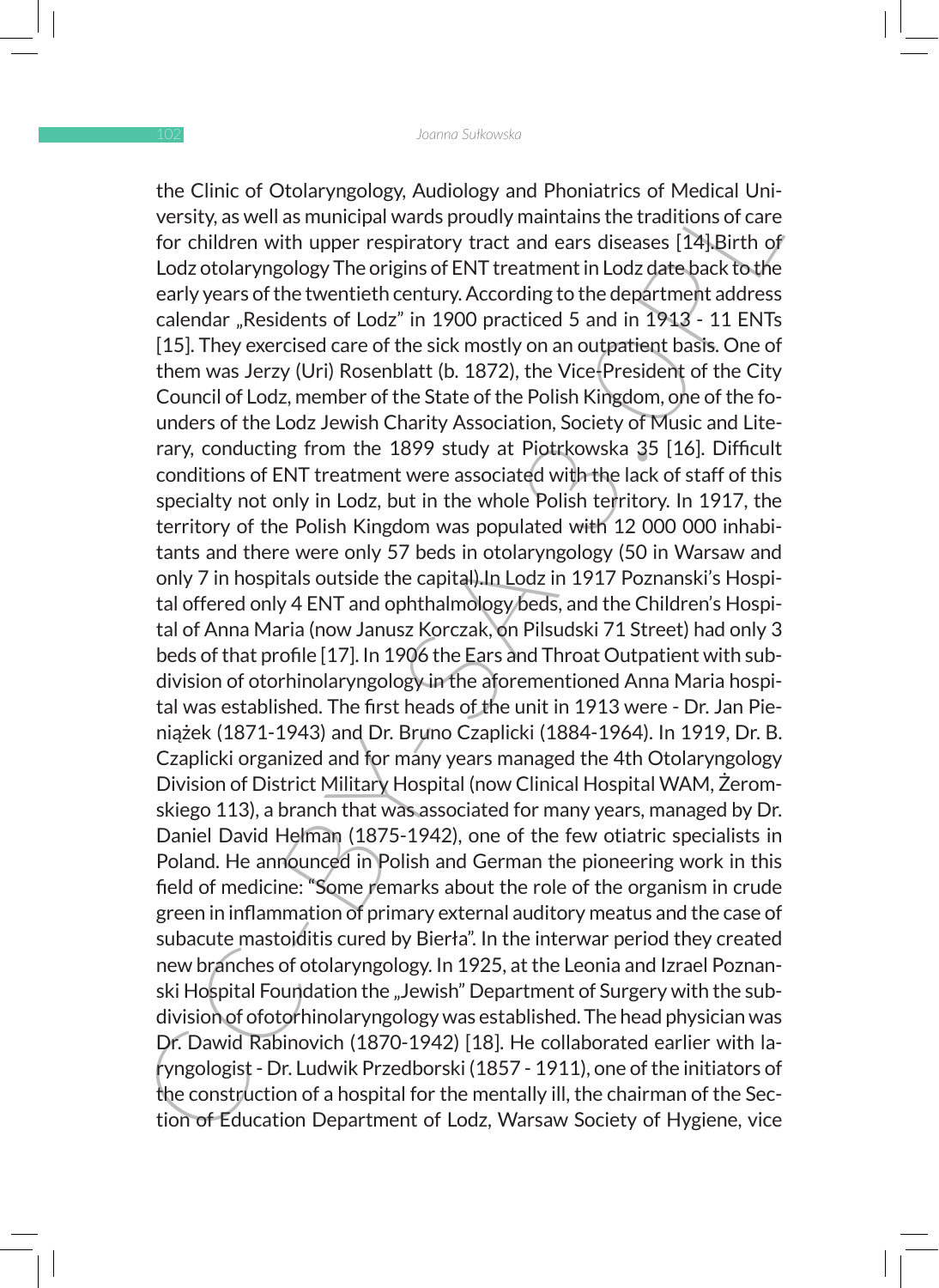|                                                                           | president of the Museum of Science and Art, of which he was also a patron.<br>In 1931 there also functioned a 30-bed Otolaryngology Unit of President |
|---------------------------------------------------------------------------|-------------------------------------------------------------------------------------------------------------------------------------------------------|
|                                                                           |                                                                                                                                                       |
|                                                                           | Moscicki Sickness Hospital for Lodz City (now Norbert Barlicki Medical                                                                                |
|                                                                           | University Hospital, Kopcińskiego 22 Street). The head physician of this                                                                              |
|                                                                           | unit was Dr. Jozef Imich [19]. Dr. Benedykt Dylewski who came from Ste-                                                                               |
|                                                                           | fan Batory University of Vilnius - headed the unit in the years 1936 - 1939.                                                                          |
|                                                                           | The department was founded by Dr. Weissbrum as the Division of Public                                                                                 |
|                                                                           | Otolaryngology Municipal Hospital in Radogoszcz, Zgierska 170 Street.                                                                                 |
|                                                                           | Dr. B. Dylewski also conducted educational activities [20]. In the 30s of the                                                                         |
|                                                                           | twentieth century the otolaryngologist Dr. Albert (Abram) Mazur (b.                                                                                   |
|                                                                           | 1893), a graduate of the Universities of Prague, Vienna and Graz, one of                                                                              |
| the organizers "Ezras Ilmim" Lodz Society for Helping Deaf worked in Lodz |                                                                                                                                                       |
|                                                                           | [16]. According to the Yearbook of Medicine for the years 1933/1934 ni-                                                                               |
|                                                                           | neteen doctors specializing in ENT practiced in Lodz (tab. I) [21].                                                                                   |
|                                                                           |                                                                                                                                                       |
|                                                                           |                                                                                                                                                       |
| TAB. I. ENT doctors practicing in Lodz in 1933-1934.                      |                                                                                                                                                       |
| <b>Doctor</b>                                                             | Place of practice                                                                                                                                     |
| Altenberger OttonGustaw                                                   | Cegielniana 47 Street                                                                                                                                 |
| Bronikowski Kalikst                                                       | Ewangelicka 17 Street                                                                                                                                 |
| Czaplicki Bruno                                                           | Piotrkowska 120 Street                                                                                                                                |
| Fuks Fred Zenon                                                           | Piotrkowska 200 Street                                                                                                                                |
| Helman Daniel (Dawid)                                                     | Piotrkowska 68 Street                                                                                                                                 |
| Icykson Józef                                                             | Południowa 9 Street                                                                                                                                   |
| Imich Józef                                                               | Moniuszki 1 Street                                                                                                                                    |
| Klaczko Majer                                                             | Piotrkowska 99 Street                                                                                                                                 |
| Liberski Józef Marjan                                                     | Pomorska 78 Street                                                                                                                                    |
| Małowist Szymon                                                           | Gdańska 37 Street                                                                                                                                     |
| Mazur Albert (Abram)                                                      | Piłsudskiego 65 Street                                                                                                                                |
|                                                                           |                                                                                                                                                       |
| Neuman Jakób                                                              | Zachodnia 57 Street                                                                                                                                   |
| Rabinowicz Dawid                                                          | Zielona 3 Street                                                                                                                                      |
| Rakowski Zygmunt                                                          | 11-go Listopada 9 Street                                                                                                                              |
| Rosenblatt Jerzy                                                          | Piotrkowska 35 Street                                                                                                                                 |
| Rozenfeld Izaak                                                           | Zawadzka 8 Street                                                                                                                                     |
| Weissbrum Dawid                                                           | Śródmiejska 7 Street                                                                                                                                  |
| Wołyński Abram<br>Żebrowski Aleksander                                    | Piotrkowska 121 Street<br>Pusta 13 Street                                                                                                             |

TAB. I. ENT doctors practicing in Lodz in 1933 -1934.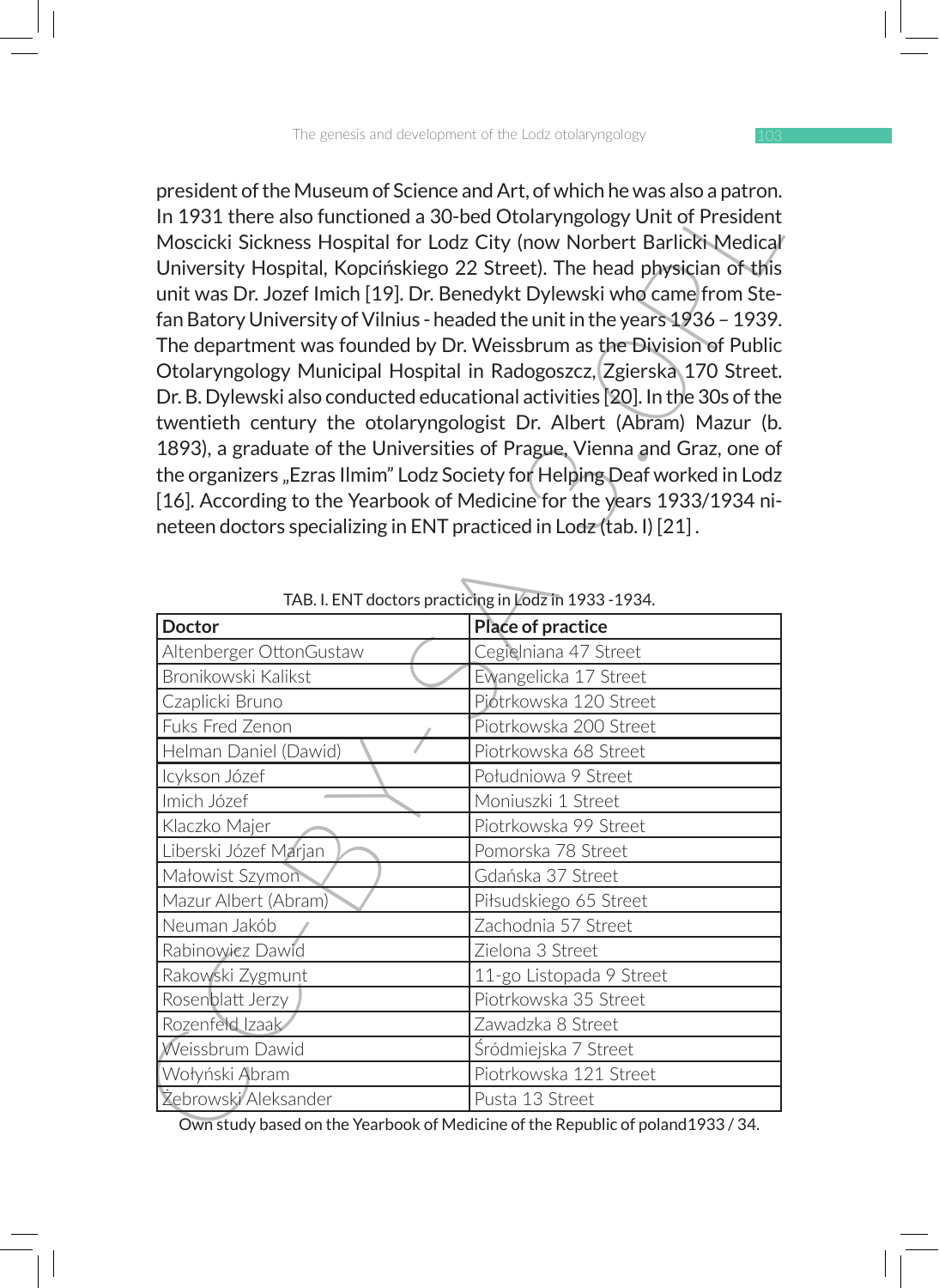In November 1924 upon the initiative of Dr. Jan Pieniążek the Section of Otolaryngology Society was established in Lodz. It initially counted 10 members, and the board members in the years 1924-1926 were: Chairman Dr. Dawid Rabinowicz, vice-chairman, Dr. Brunon Czaplicki, secretary Dr. Kalikst Bronikowski, Treasurer Dr. Dawid Weissbrum. The society held meetings every two months to read papers on the experience in the diagnosis and treatment of ENT patients, discuss news in the literature, including the Polish ENT Review, subscription to which was mandatory for all members. In the years 1926-1928 Dr. Dawid Helman chaired the society (1875-1942). He was a doctor in the 31 Kaniowski Rifle Regiment, head of the Department of Otolaryngology District Hospital in Lodz. From 5 November 1939 Dr. D. Helman was a member of the Council of Elders in the Lodz ghetto, he headed the Municipal Department of Health, was also deputy supervisor of the Eldest of the Jews - Ch. M. Rumkowski.

In November 1924 upon me Initiative or D. Ain Pieniages the section<br>of Otolaryngology Society was established in Lodz. It initially counted 10<br>members, and the board members in the years 1924-1926 were; Chairy<br>man Dr. Dawi With the development of Lodz hospitals, they created new centers of otolaryngology which employed doctors who were members of the Society. In the pre-war period many interesting scientific works have been published, whose authors were specialists from Lodz [22]. Ravages of war interrupted the work of the Society, but the tradition of meetings and exchange of experiences between professionals survived. Lodz Branch of the Polish Otolaryngology Society was reactivated as the initiative of the members of the team, just four months after the creation of the Department. The first meeting took place on 5 February 1946. The inaugural session was attended by 15 people. They chose the Main Board: Chairman: Prof. Dr. H. Lewenfisz-Wojnarowski, Vice-Chairmans: Prof. Dr. B. Dylewski, Dr. B. Czaplicki, Secretary:/Dr. W. Łukomski, treasurer Dr. St. Kmita [23]. The creation of the Department of Otolaryngology in Lodz at the end of the Second World War, November 15, 1945 was established in the Department of Ear, Nose, Throat and Larynx Medicine, University of Lodz [24]. Its first headquarters was the hospital of Bonifraters, Kosynierów Gdyńskich 61 Street. Prof. Dr. Henryk Lewenfisz - Wojnarowski (1894-1956) who arrived from Warsaw was the organizer and first director in the years 1945- 1952 [25]. He co-organized the Department with a prominent nose and throat specialist, former Professor of Stefan Batory University in Vilnius, Dr. Jan Szmurło (1867-1952). He was balneologist, historian of medicine, and also director of the Library of Medical University of Lodz and head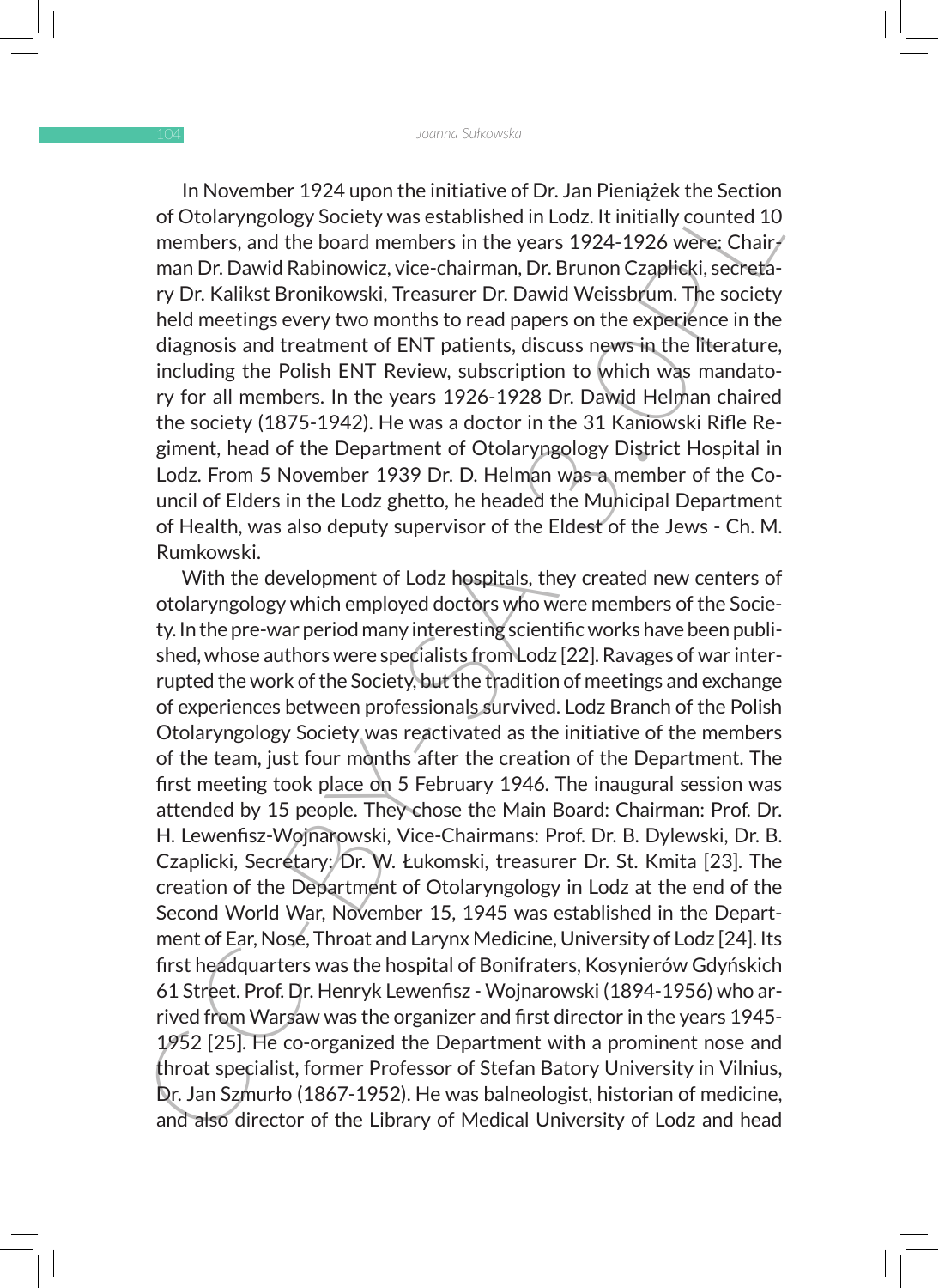or the Department of Mistory or Welsicine and the Metacla University or<br>I Lodz and Medical University [26]. The first seat of the Department of Ear,<br>Nose, Throat and Larynx was Hospital of Bonifraters located on the Koy<br>sy of the Department of History of Medicine and the Medical University of Lodz and Medical University [26]. The first seat of the Department of Ear, Nose, Throat and Larynx was Hospital of Bonifraters located on the Kosynierów Gdyńskich 61 Street. The Hospitaller Order of St. John of God, in Latin *Hospitalarius Ordo Sancti Joannis de Deowas*, founded by Saint John of God in 1540 in Granada, in 1571, was approved by Pope Pius V. From in 1586 one of the vows made by the monks is to serve the sick. The Order was brought to Poland in 1609. The first Polish Bonifraters monastery was founded in Cracow, where the Cracow merchant Valerian Montelupi offered a tenement for the needs of the convent. The first 12 hospital beds and a church were created there [27]. The idea of the hospital of Bonifraters was born in Lodz in 1924, when the Provindial Jan Misiak turned to the Curia for a consent to build a hospital. After obtaining the approval on 24 November 1924 the monks bought from Julia and Tomasz Dębowski grounds at Kosciuszko 4 Street on Chojny (today's Kosynierów Gdyńskich 61). On August 26, 1928 bishop Wincent Tymieniecki (1871 - 1934) dedicated the cornerstone of the emerging building [28]. The architectural design was done by a well-known architect Jozef Kaban. The resulting building was supposed to host hospital with outpatients: dental, surgery, GP, laryngology, pediatric and maternity clinic. Eventually, the building was opened in 1935 [15]. Its construction took more than 10 years and was funded by contributions from workers, sales and support headquarters bricks convent. Similar treatment centers operated then in Krakow and Katowice. The monks' motto was to "serve the poorest in accordance with the principles and rules of the Order" [29]. After the outbreak of World War II, the hospital was taken over by Germans, and from 1945 it served the needs of the city, and soon received the name of Dr. Jozef Brudziński. On the World Day of the Sick, February 11, 1996 on the occasion of 500 anniversary of the birth of St. John the Divine and the 70 anniversary of the Order of Bonifraters hospital in Lodz was restored to its pre-war name and character. In December 1945 it held the first lecture for the students given by prof. Dr. H. Lewenfisz - Wojnarowski "The importance of the knowledge of otólaryngology for each physician and individual specialists." Clinical library was created, the beginning of which were gifts from private individuals ( Dr. Mieczyslaw Mazur and widow of Dr. Kalikst Bronikowski) and German books. Also in 1946 upon the initiative of Clinic employees, Łódź Branch of the Polish Otolaryngology Society was reactivated [30]. In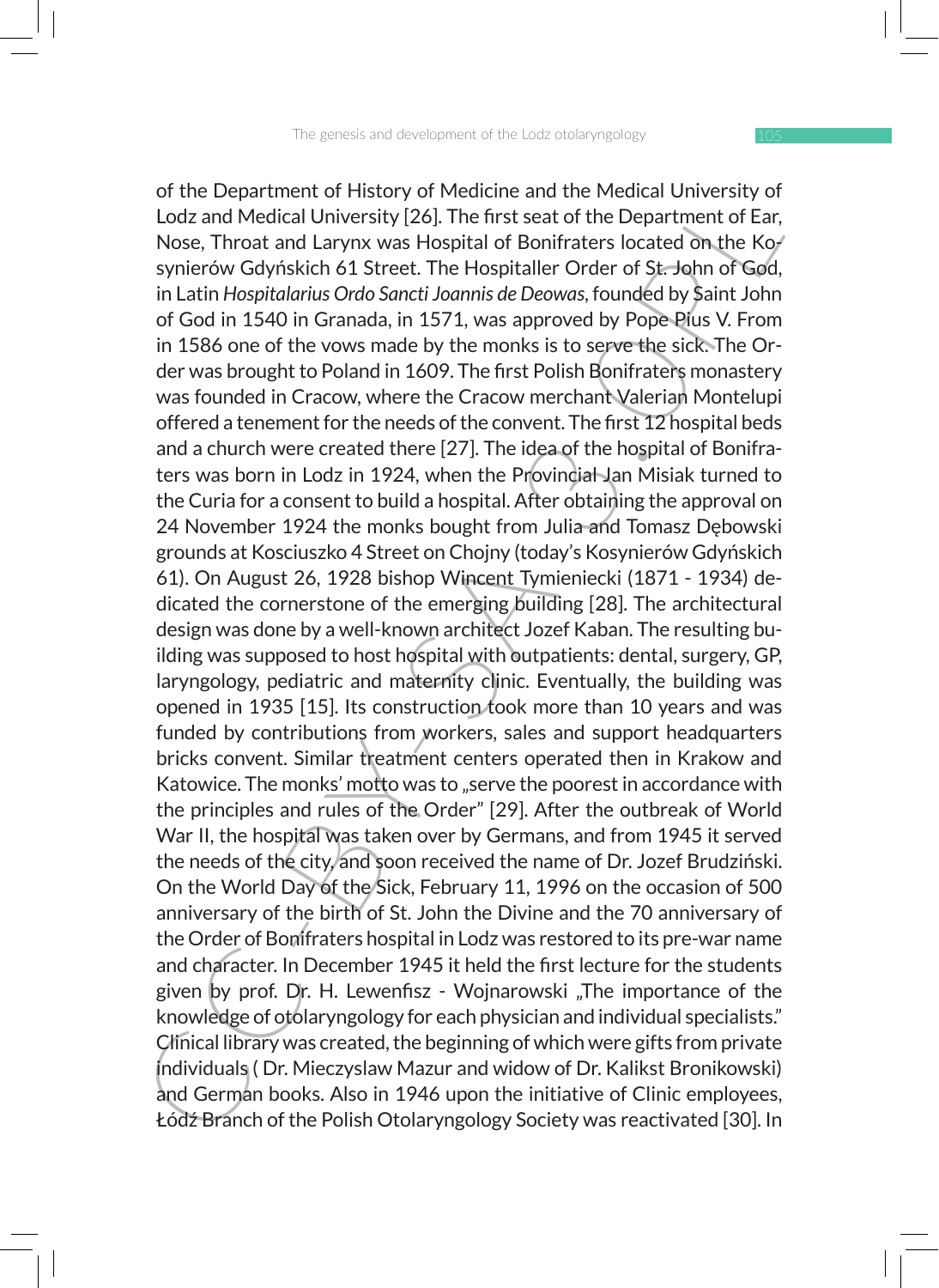1947 the minit was moved to a mocderny equipped rooms on the second<br>floor of the hospital building (now Cinical Hospital No. 1. Medical University, Kopciński 22 Street! [31]. The hospital was created upon the injtiative of 1947 the clinic was moved to a modernly equipped rooms on the second floor of the hospital building (now Clinical Hospital No. 1, Medical University, Kopciński 22 Street) [31]. The hospital was created upon the initiative of prof. Dr. Vincent Tomaszewicz (1876-1965) [32]. It was built by the Regional Association of Health Funds (Kasa Chorych) in Lodz and opened by the President of Polish Republic Ignacy Moscicki on April 25, 1930. At that time it was the most modern inpatient care center in Poland. The author of the hospital buildings was the architect of the city - engineer Wieslaw Lisowski (1884-1954), and its construction was entrusted to Nestler and Ferrebach [33]. The U-shaped building facade faces the street and its two side wings extend into the courtyard. In less than two years in the hospital building there were 420 beds, it run the departments: of surgery, headed by acting director of the hospital, Prof. Dr. W. Tomaszewicz; internal, chief of which was associate professor Solomon Mine; neurological led by a colonel, associate professor Wladyslaw Dzierżyński; gynecological managed by physician Dr. Franciszek Ksawery Gawroński; laryngological, the head physician was Dr. Jozef Imich and optical under the direction of Dr. Ryszard Sokolowski; and a reconnaissance, designed for uninsured people who required specialist diagnosis in the hospital. Laboratory of radiation was led by Dr. Stefan Keilson, bacteriological and anatomopathologic laboratory was managed by Dr. Rafalina Ściesińska and dissecting laboratory – by Dr. Kazimierz Ściesiński [15]. Medical staff were graduates of medical faculties from Krakow, Warsaw and other academic centers of the country. The idea of the creators of the hospital was his "classlessness". All hospitalized, regardless of religion and social status, were offered the same conditions of stay and treatment [34]. Despite its size, the hospital was still not able to accommodate all those in need. After the establishment of the Social Insurance in 1937, it was decided to build a new south wing of the building. Its opening took place on 1 June 1938. The hospital had 690 beds then. The first director of the hospital was the initiator of its construction, prof. Dr. Wincent Tomaszewicz, who held the office from May 1930 to May 1933. Then, the hospital directors were as follows: 1933-1934 by Col. Dr. Stefan Miłodrowski, 1934-1936 Dr. Stanislaw Marian Gąsiorowski, 1936-1938 Dr. Stefan Bujalski, and at the outbreak of the World War II, Dr. Jerzy Edmund Suffczyński. In 1938, the hospital employed 361 people, including 43 doctors, 121 nurses, 12 administrative employees, 185 technical and physical employees. It was the largest inpatient resort, out of the 19 bran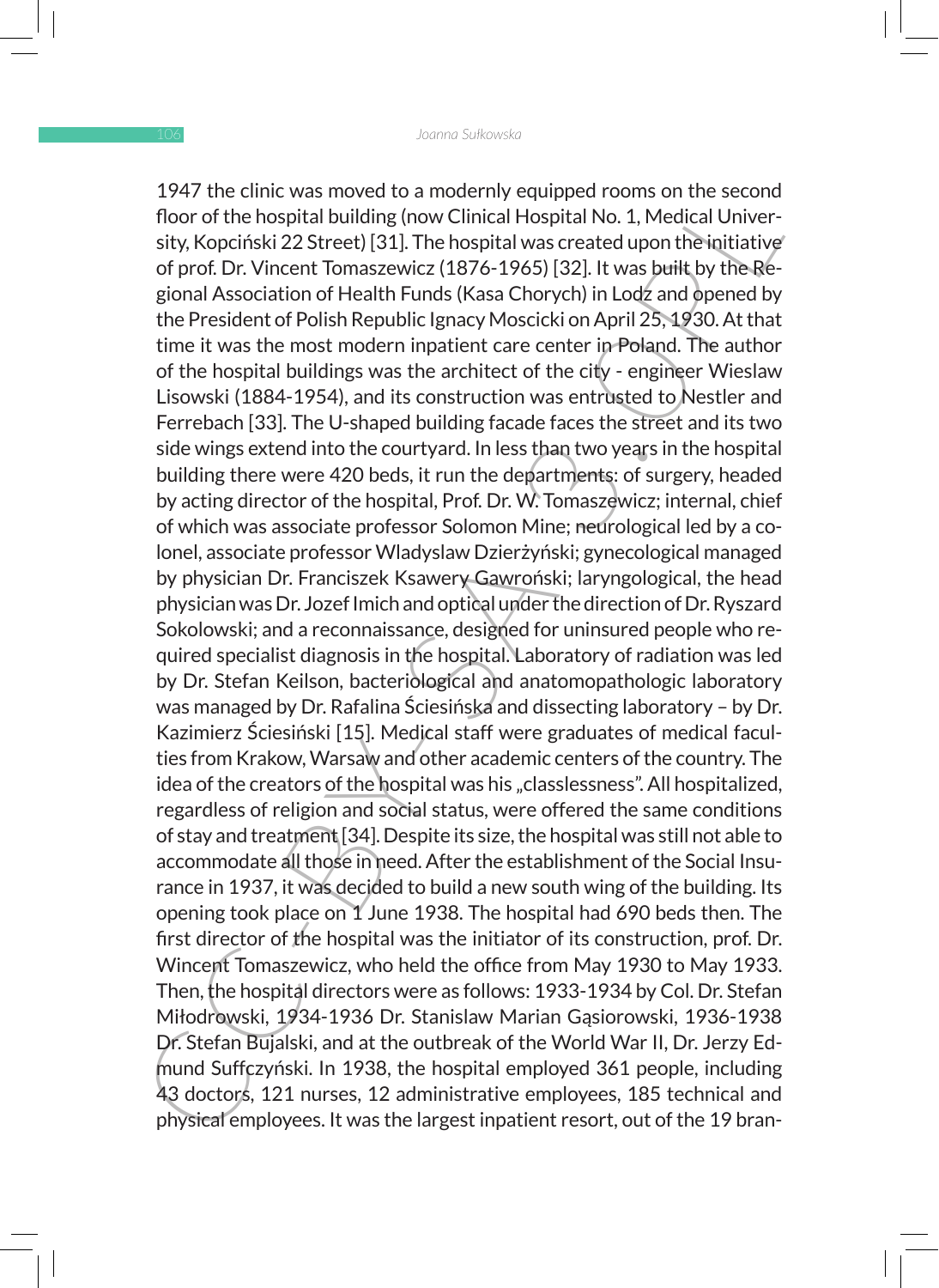ches of the Social Insurance in Poland [33]. After the liberation of Lodz on January 19, 1945 the hospital became again an institution of the Social Insurance and received a new patron, Norbert Barlicki (1880-1941), an activist of the Polish Socialist Party [35]. On the basis of the Regulation of the Minister of Health of 10 December 1955, concerning the teaching hospitals it became a subdivision of the Medical University of Lodz, and received the name: Norbert Barlicki Clinical Hospital No. 1. (Clinical Hospital No. 1), and, since 2003 Lodz Norbert Barlicki Medical University Hospital No. 1, located on Kopcińskiego 22 Street. From the creation of the Department of Ear, Nose, Throat and Larynx Faculty of Medicine, University of Lodz its staff were doctors, whose aim was to save the life and health of patients, as well as concern for the scientific development of this field of medicine.

#### **Summary**

The social Insurance in Poiant and 1304. After the lineration of Loos on<br>I January 19, 1945 the hospital became again an institution of the Social<br>Insurance and received a new patron, Norbert Barlicki (1880-1924), any<br>acti Fast institutional and scientific development of Lodz otolaryngology stems from the process of increasing specialization of medical disciplines. The complexity of the subject of study requires the creation of centers of research and teaching focused on specific issues. The history of Lodz otolaryngology is inextricably intertwined with the development of the industrial city, of tying the beginning of treatment and insurance in Poland (Kasa Chorych, Ubezpieczalnia Społeczna) with dynamic industrialization. Lodz, not having a pre-war tradition of academic scientific achievements created it in close connection with the practice. The creation of the University of Lodz, the Medical Academy and the Medical University of Lodz, led to the creation of research centers in the field of otolaryngology. The process of development of scientific research and implementation of new diagnostic and therapeutic methods made possible by science, which bound to the center of Lodz.

### **Bibliography**

1. Nietzsche F. Niewczesne rozważania, [w:] O historii, pod red. A. Łaskiego, Oficyna Naukowa, Warszawa 2001, s. 97.

2. Szczeklik A. Katharsis, Wyd. Znak, Kraków, 2002, s. 58.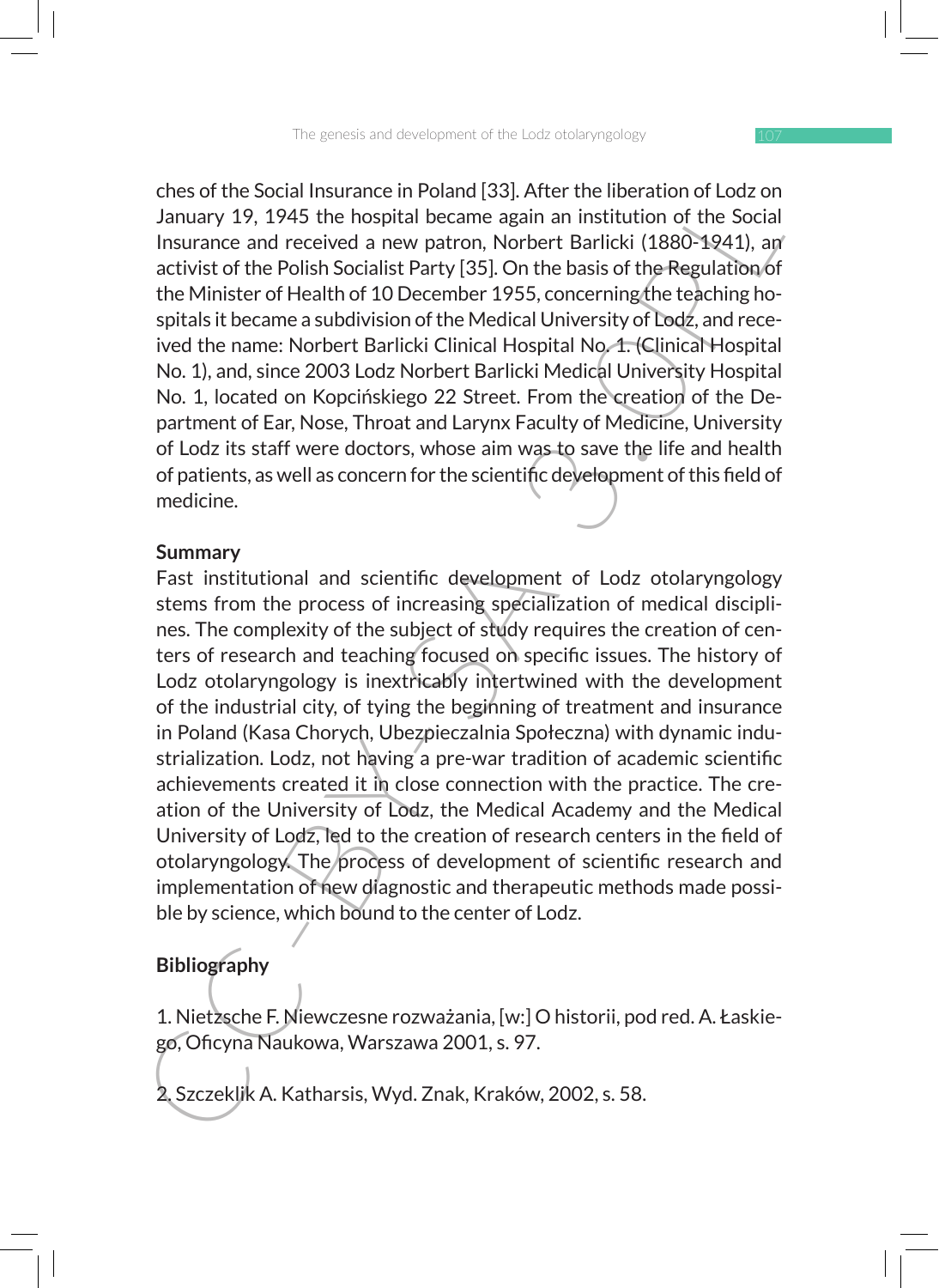3. Imiela J. Medycyna, moja miłość, Wydawnictwo Literackie, Warszawa, 2012, s.47.

4. Wulff. HR, Pendersen SA, Rosenberg R. Filozofia medycyny, Wydawnictwo Naukowe PWN, Warszawa 1993, s. 13.

5. Piątkowski J. Etyczne problemy w medycynie a biologiczna natura człowieka, Farenheit, 2006, 50, s.17.

6. Kopaliński W. Słownik wyrazów obcych i zwrotów obcojęzycznych, Wydawnictwo Muza SA, Warszawa, 2000, s. 159.

7. Janczewski G. Problemy medyczno – prawne otolaryngologa pełniącego ostry dyżur, [w:] Ostry dyżur. Otolaryngologia, Wyd. Alfa - medicapress, Bielsko –Biała 2003, s. 8 – 14.

8. Wielki Słownik Medyczny, Wyd. Lekarskie PZWL, Warszawa, 1996, s. 954.

9. Olejniczak I, Bojanowska- Poźniak K, Gryczyński M. Zarys rozwoju otolaryngologii w medycynie. Otolaryngologia 2006; 5(2): 71-75.

3. Imleia J. Medycyna, moja minosc, vyydawnictwo Literackie, warszawa,<br>
2012, s.47.<br>
4. Wulff. HR, Pendersen SA, Rosenberg R. Filozofia medycyny, Wydawnictwo Naukowe PWN, Warszawa 1993, s. 13.<br>
5. Piatkowski J. Etyczne pro 10. Olszewski J. Jubileusz 55-lecia Klinii Otolaryngologii i Onkologii Laryngologicznej z Zespołem Pracowni Audiologicznych i Foniatrycznych. Jubileusz 10.lecia II katedry Otolaryngologii UM w Łodzi, Magazyn Otorynolaryngologiczny 2014; T.13,1, (49): 5-10.

11. Gierek T. Przemówienie Przewodniczącej Zarządu Głównego Polskiego Towarzystwa Otolaryngologów Chirurgów Głowy i Szyi na uroczystości otwarcia XXXVIII Zjazdu PTORL. Otolaryngologia Polska 1999; 53(30): 37.

12. Cieszyńska J, Tretiakow D, Kuczkowski J, Siebiert B. Forum Medycyny Rodzinnej 2014; 8(5): 25.

13. Gryczyńska D. Laryngologia dziecięca, [w:] Zarys historii otolaryngologii polskiej 1879-1995, pod red. B. Latkowskiego, Wyd. AM w Łodzi, Łódź 1996, s.133-134.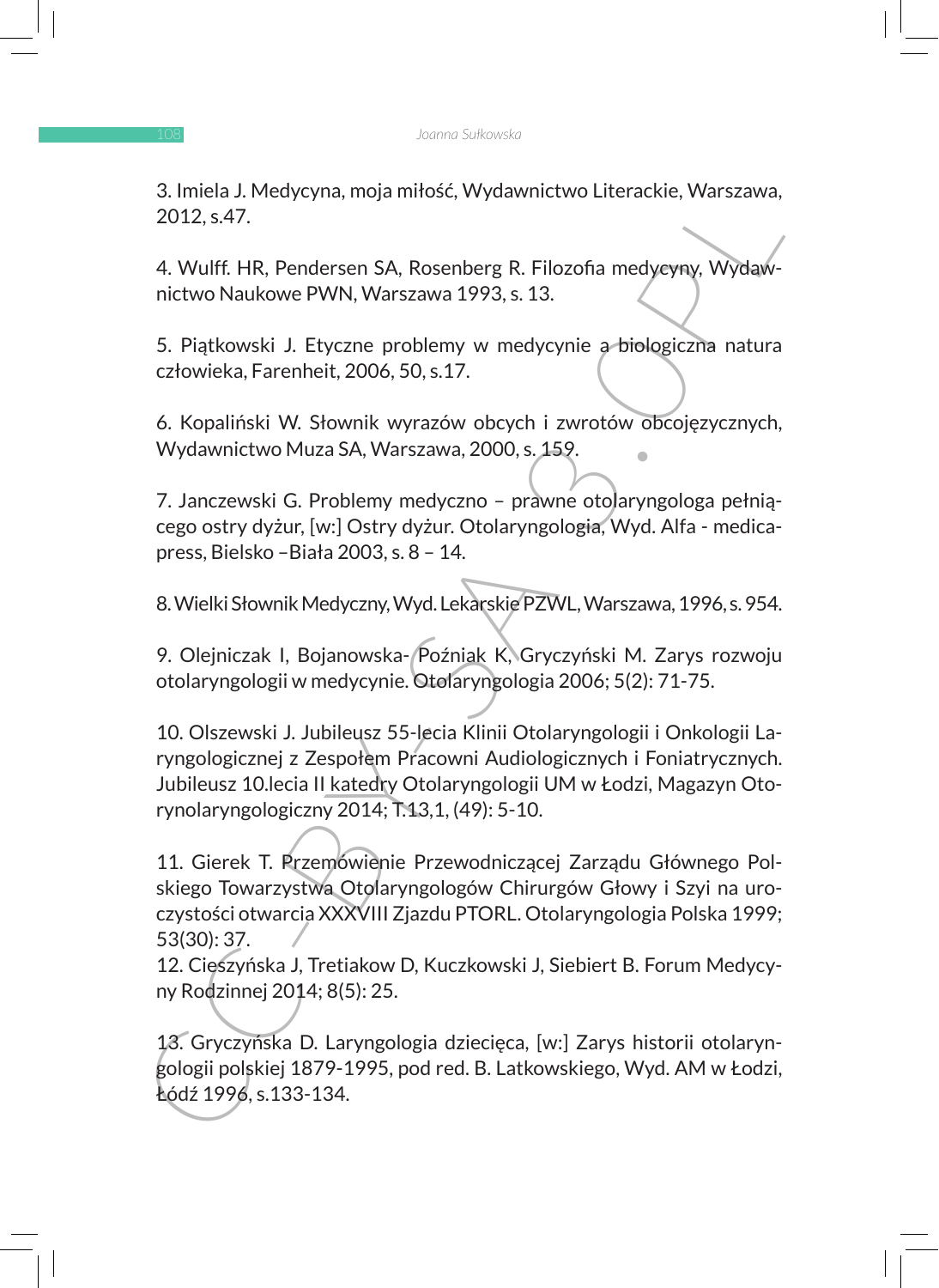14. Gryczyńska D. Otolaryngologa dziecięca, Wydawnictwo Alfa–medicapress, Bielsko- Biała, 2007, s.9

15. Fijałek J, Indulski J. Opieka zdrowotna w Łodzi do roku 1945. Studium organizacyjno-historyczne, ss. 118, 377, 346.

16. Kempa A, Szukalak M. Żydzi dawnej Łodzi. Słownik biograficzny. Tom I. Oficyna Bibliofilów, 2001, s. 75 - 130.

17. Hertz M. Sprawa oddziałów oto-laryngologicznych w szpitalach miejskich, Medyczna Kronika Lekarska 1917; T. 52, nr 30:. 382-383.

18. Kierzek A. Otorynolaryngologia w okresie zaborów-Lwów, Poznań, Łódź, Magazyn Otorynolaryngologiczny 2016; T.15, 3 (59): 103.

19. Barciński J. Oddziały i lecznictwo ambulatoryjne – Łódź, [w:] Zarys historii otolaryngologii polskiej w latach 1879-1995, op. cit., s. 27.

20. Kurnatowski A. Profesorowie i docenci wydziałów medycznych Uniwersytetu Łódzkiego i Akademii Medycznej w Łodzi 1945 - 1964, Wyd. UM w Łodzi, Łódź, 2003, s. 52..

21. Konopka S. Rocznik Lekarski Rzeczypospolitej Polskiej, 1933/34. Zakład Graficzny DRUKPRASA, Warszawa, 1933, s. 419 – 443.

14. Gryczyntska D. Choiaryngologia azlectęca, wydawnictwo Aira-medical<br>rapress, Bielsko- Biała, 2007, s. 9<br>15. Fijałek J, Indulski J. Opieka zdrowotna w Łodzi do roku 1945. Stu-<br>dium organizacyjno-historyczne, ss. 118, 377 22. Czaplicki B. Wspomnienia o działalności Sekcji Łódzkiej Polskiego Towarzystwa Oto – Laryngologicznego w okresie 1921 – 1939, z archiwum dr Anny Pajor.

23. Protokoły posiedzeń Oddziału Łódzkiego PTORL – materiały wewnętrzne.

24. Sułkowska J, Gryczyński M. Z historii łódzkiej otolaryngologii. Otolaryngologia Polska 2004; T.58, 6: 12221 – 1226.

25. Janczewski G. Tworzyli polską laryngologię Henryk Lewenfisz – Wojnarowski. Magazyn Otolaryngologiczny 2004; T. 3, nr 10: 36.